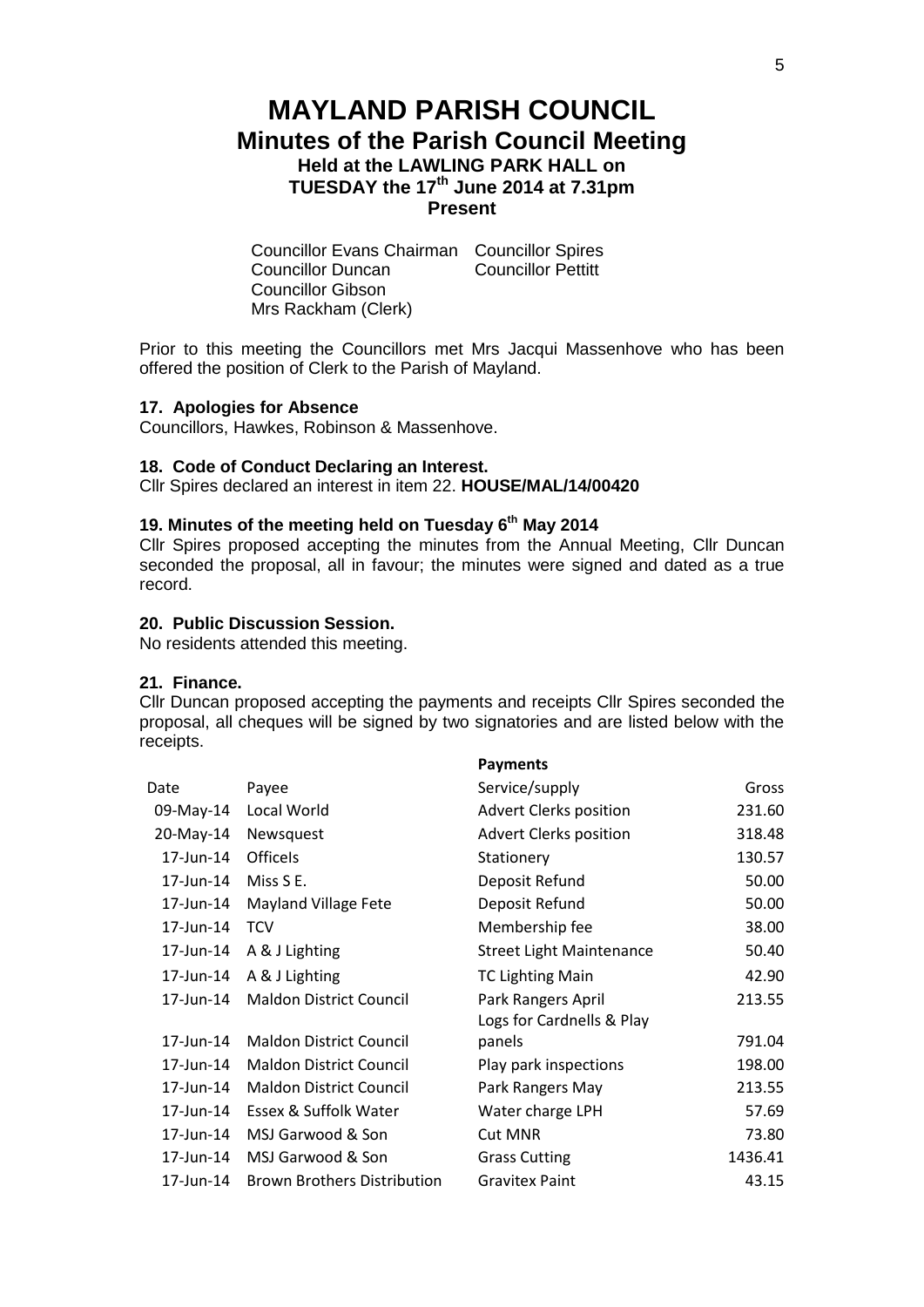| 17-Jun-14 | <b>Brown Brothers Distribution</b> | <b>Gravitex Paint</b>     | 107.88  |
|-----------|------------------------------------|---------------------------|---------|
| 17-Jun-14 | <b>Rigby Taylor</b>                | <b>Duraline Paint</b>     | 186.00  |
| 17-Jun-14 | Mrs H.W                            | Deposit Refund            | 50.00   |
| 17-Jun-14 | Mrs E.C                            | Deposit Refund            | 50.00   |
| 17-Jun-14 | Clearwater Technology Ltd          | 1/2 yearly fees           | 114.00  |
| 17-Jun-14 | <b>Active Electrical Solutions</b> | Electrical inspection LPH | 175.00  |
| 25-Jun-14 | <b>Staff Salaries</b>              | <b>Salaries</b>           | 1356.54 |
| 30-Jun-14 | <b>HM Revenue &amp; Customs</b>    | Tax & Employers NI        | 1014.22 |
|           |                                    | <b>Receipts</b>           |         |
| 20-May-14 | <b>MVFeteCommittee</b>             | Licence                   | 5.00    |
| 20-May-14 | MV Football Club                   | <b>April Fees</b>         | 232.00  |
| 20-May-14 | Mrs H.W                            | LPH Fee & Deposit         | 78.00   |
| 20-May-14 | Mrs A H.                           | LPH Fee & Deposit         | 99.00   |
| 21-May-14 | Revenue & Customs                  | VAT repayment             | 5616.74 |

## **22. Planning**

**FUL/MAL/14/00299.** Demolish existing chalet detached dwelling house and construct 2 No. dwelling houses with amenity space and off street parking including garages. 14 Marine Parade, Mayland.

5 Objections for the following reasons D1, the design is out of character with the surrounding properties which are all individual detached properties, T2 Access, the site would be overcrowded & H4. Effective use of land. This application doesn't meet the criteria for backland development.

**HOUSE/MAL/14/00420 PP-03368948.** Pitched roof to replace main flat roof. Santa Maria 264 Esplanade, Mayland.

4 Support, Cllr Spires did not take part in the discussion or the vote.

**HOUSE/MAL/134/00421 PP-03369114.** Two storey, hipped roof side extension with the inclusion of a single-storey pitched roof rear extension and pitched roof dormers to the front and rear (resubmission) 9 Nipsells Chase, Mayland.

4 Object, 1 No objections. H4.Effective use of land, alterations, extensions or additions section 1 & 2

**FUL/MAL/14/00177.** Demolish existing bungalow and construct two storey dwelling, 5 Sea View Parade, Mayland.

5 Objections. H4, Effective use of land, Replacement dwelling is not of an appropriate scale, D1 design is out of character with the surrounding properties which are two storey not three. D5 this application must be refused as it is in flood zone 3 which we believe means that new properties cannot be built in this area.

**HOUSE/MAL/14/00415,** Single storey side garage extension, 109 West Avenue, Mayland

5 Support

# **Planning decisions made by the local Planning Authority.**

**FUL/MAL/14/00019.**Proposed two 3 bedroom bungalows each with detached garage Land Rear of 14 Mayland Green Mayland Essex Refused.

**AGR/MAL/14/00355.**Steel portal frame storage building, Land West of Jeagor Farm Maldon Road Steeple Essex